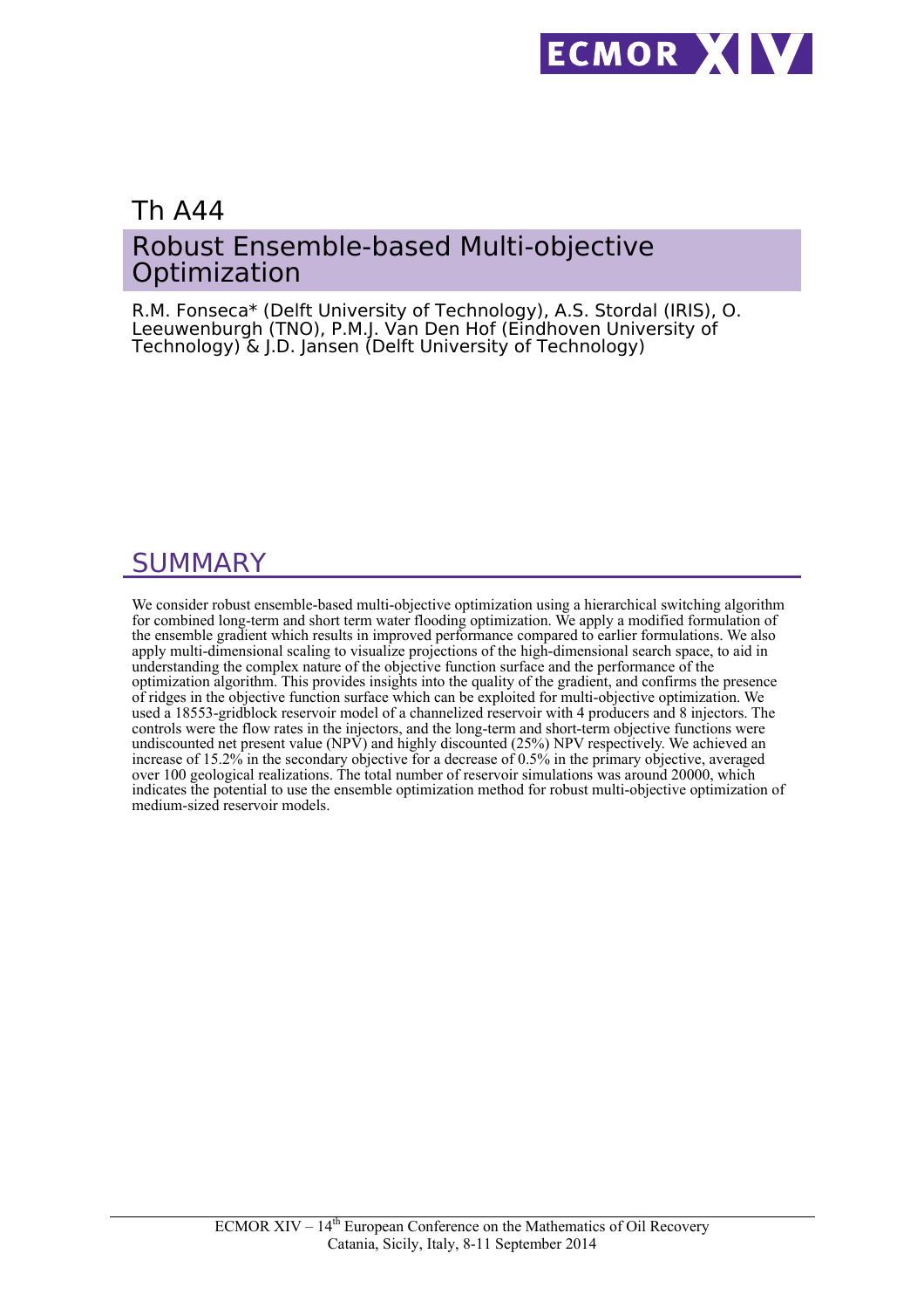

## **Introduction**

Various model-based optimization studies have shown the potential of using optimal control theory for dynamic optimization of petroleum systems, thereby improving overall reservoir management. Most of these studies used a single reservoir model to optimize a single life-cycle (i.e. long-term) objective. The resulting operating strategies are suboptimal, however, since in reality well and field operation strategies are typically based on operational production criteria such as delivery contracts, which are governed by much shorter time horizons (days to weeks or months) than life-cycle objectives (years to decades). In fact, strategies that optimize short-term operational objectives are often in conflict with optimal long-term strategies. A second reason for sub-optimality is the inherent uncertainty present in the geological and petro-physical modeling that forms the basis for the reservoir model. This uncertainty will translate into a distribution of possible objective values which cannot be adequately characterized by a single model outcome.

Several authors observed that near-identical life-cycle objective function values could be obtained by significantly different strategies. This led to the inference that the life-cycle optimization problem is ill-posed and has non-unique solutions. Another way to look at this is that the problem contains redundant degrees of freedom (DOFs) in the inputs that can be exploited to optimize one or multiple additional objectives. This idea, together with the (indirect) indication that the DOFs appear to manifest themselves as ridges in the objective function, formed the basis for the hierarchical multiobjective optimization structure proposed by Van Essen et al. (2011). They introduced two approaches to solve the hierarchical optimization structure. The first one is a theoretical null-space approach which is computationally very demanding since it requires building a Hessian matrix of the primary objective function. The second approach is a practical alternative which uses a switching function. Both approaches resulted in a significant increase in a short-term (secondary) objective with minimal change to the life-cycle (primary) objective function when using a single geological realization.

As argued above incorporating geological uncertainty into the optimization is essential to achieve results of significant realistic and practical value. Many different engineering applications have dealt with uncertainty in modeling and control. Van Essen et al. (2009) described various existing techniques and introduced a 'robust' life-cycle optimization workflow in which uncertainty is represented by a large number of equally probable model realizations.

Van Essen et al. (2009; 2011) used the adjoint formulation for gradient-based optimization, following earlier work by Brouwer and Jansen (2004), Sarma et al. (2005) and others; see Jansen (2011) for an overview. The adjoint approach is computationally very efficient, since it requires only one adjoint simulation to compute the gradient, but has the disadvantage that its implementation requires access to the simulation code which is not possible for commercial simulators. Chen et al. (2009) introduced an ensemble-based life-cycle optimization method (EnOpt), which, albeit computationally less attractive, has proven to be a good practical alternative to the adjoint because it is relatively easy to implement and is independent of the reservoir simulator. Do and Reynolds (2013) recently provided an analysis of the EnOpt method and demonstrated its close connection to other stochastic gradient estimation techniques such as simultaneous perturbation stochastic approximation (SPSA) and the simplex gradient method.

The concept of robust optimization within the EnOpt framework was discussed in Chen (2008) and Chen and Oliver (2010) where they used two ensemble sets: an ensemble of controls and an ensemble of geological models. Intuitively, if the two ensembles consist of *M* members each, we would require  $M<sup>2</sup>$  function evaluations for a gradient estimate which is computationally not attractive. Chen (2008) provides an argumentation for the possibility of evaluating only *M* samples in order to approximate the robust EnOpt gradient which would make EnOpt computationally very attractive for robust optimization. Thus if, hypothetically, geological uncertainty were captured in an ensemble of *M*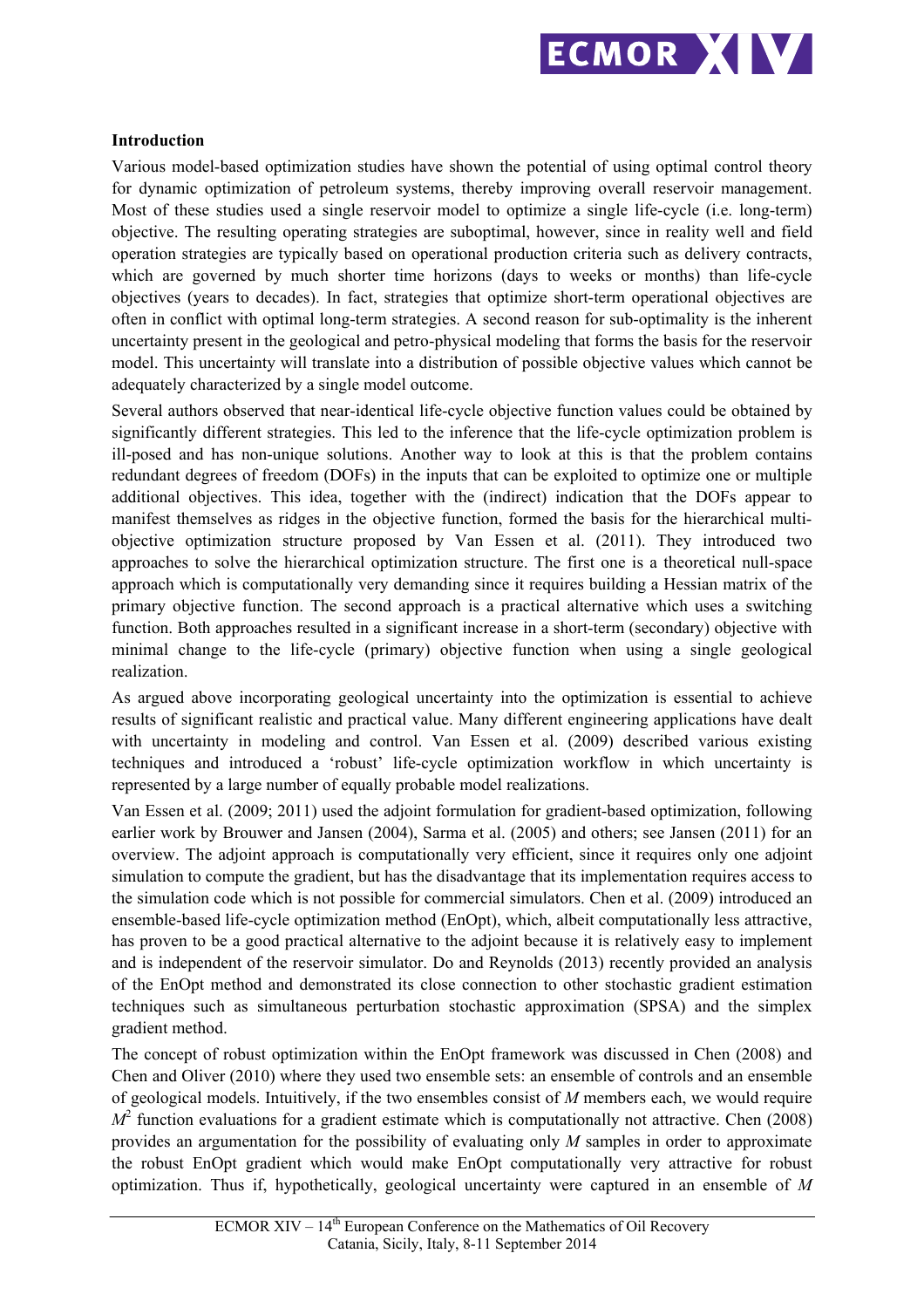

realizations, we would need only *M* perturbed control samples, where each geological realization is coupled to one control sample, i.e. in a 1:1 ratio, to estimate a "robust gradient". Hereafter this will be referred to as the "original formulation". In Stordal et al. (2014) it is shown how this implementation converges to the exact gradient in a natural evolutionary framework.

Fonseca et al. (2014) investigated the applicability of EnOpt for multi-objective optimization based on a single model realization and showed results which suggest that EnOpt is a viable alternative when the adjoint is unavailable. Furthermore, the robust EnOpt implementation as introduced by Chen et al. (2008), which uses a 1:1 ensemble ratio, is computationally competitive to the adjoint method, because one adjoint simulation is required for each model realization. Chen et al. (2009) reported a successful application of this approach to the SPE Brugge benchmark case.

Recently, Chen et al. (2012) presented a robust multi-objective optimization scheme and Capolei et al. (2013) suggested a modification for a life-cycle robust optimization scheme both using adjoint gradients. Additionally, Raniolo et al. (2013) and Li et al. (2012), have investigated the applicability of approximate gradient techniques for life-cycle robust water flooding optimization while Yang et al. (2011) applied the robust optimization principle to a Steam-Assisted Gravity Drainage (SAGD) application. Yasari et al. 2013, Pajonk et al. 2011, Schulze-Riegert et al. (2011) and Awotunde and Sibaweihi (2011) have investigated the applicability of robust multi-objective optimization using evolutionary algorithms for well control and well placement optimization with objectives varying from economic criteria to voidage replacement ratio and cumulative production volumes.

In this paper we investigate the applicability of an ensemble-based robust hierarchical multi-objective optimization framework. As mentioned above, the success of multi-objective optimization has been attributed by some to the presence of ridges in the objective function. While this idea is confirmed indirectly by the results of Van Essen et al. (2011), direct visualization the objective function space is challenging, if not practically impossible, for high-dimensional problems. Insights into the nature and shape of the objective function space can be particularly useful for verifying the success of the optimization process and the quality of the gradient estimates, especially when working with approximate gradients. We therefore also investigate the possibility of visualizing an approximation (projection) of the objective function through a multi-dimensional scaling (MDS) approach.

## **Different gradient formulations**

Recently there has been an increase in the application and understanding of the ensemble-based robust gradient estimate. The original formulation with the 1:1 ensemble ratio described above has not always lead to results of satisfactory value. Different studies have suggested variations to the original formulation to improve the robust gradient estimate. In the following section we provide, to the best of our knowledge, a complete overview of the existing different variations. A comparison of the performance of these variations is described in the numerical results below.

## *Selected models approach*

Raniolo et al. (2013) did not achieve optimized results of any significant value when using the original formulation which they reasoned to be the result of a poor gradient estimate. To counter this they proposed the use of a set of five selected models which would approximately capture the geological uncertainty. This method of selecting a subset of models based on a ranking criteria was also used by Yang et al. (2011). This subset of five models was chosen to roughly represent two P10 models, two P90 models and one P50 model. Raniolo et al. (2013) used the EM algorithm to rank the geological realizations while Yang et al. (2011) used direct numerical simulation of a SAGD process for the ranking. With this set of models, they then coupled each model with multiple control samples to estimate different individual gradients (akin to deterministic optimization), the summation of which results in a single robust gradient. With this approach they achieved better results than with the original formulation. They suggest that using the 1:1 ratio is not sufficient for a good gradient estimate and that by changing the ratio better gradient estimates can be obtained. In this paper we use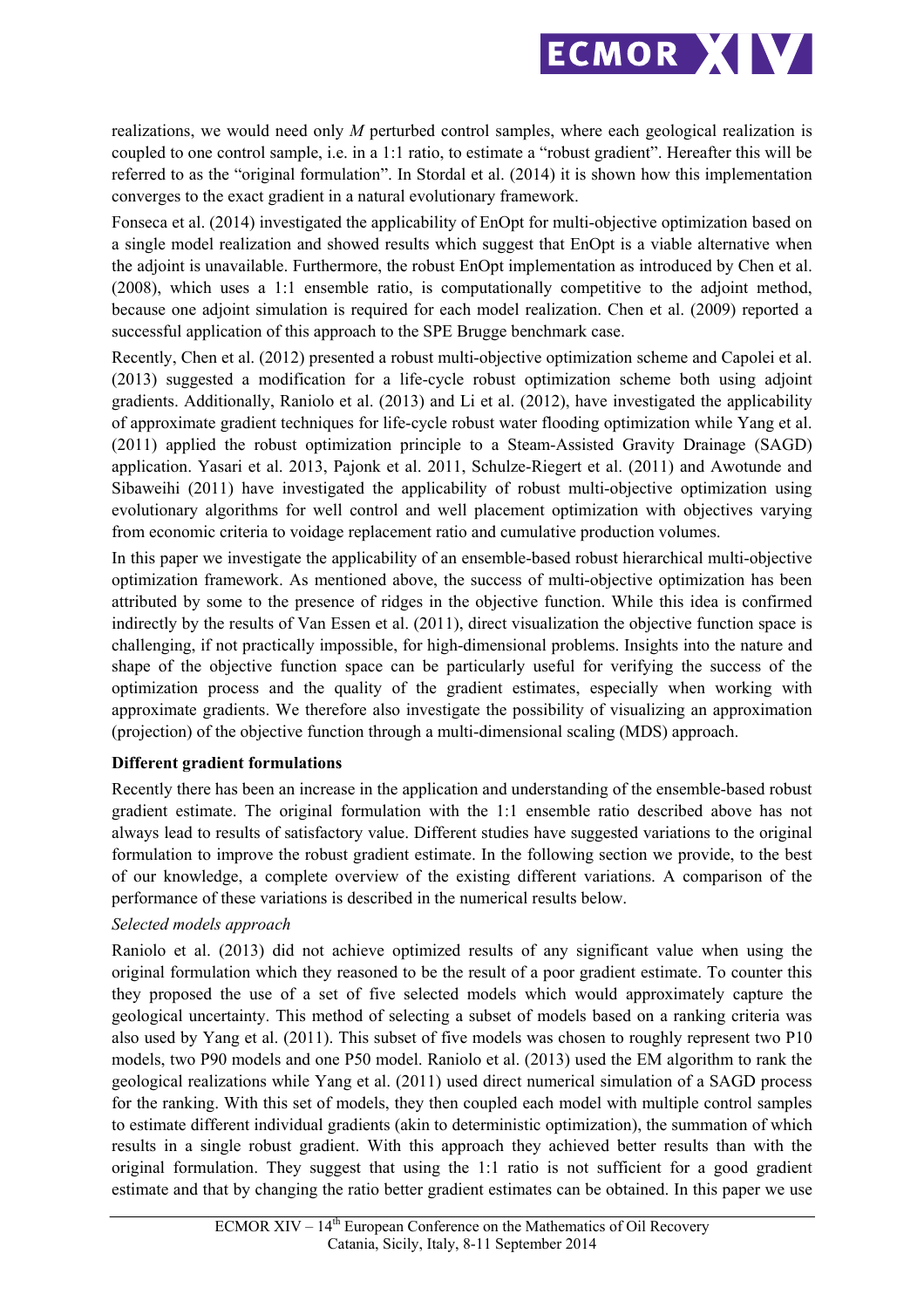

a ratio of 1:20, i.e. each realization is coupled with 20 control samples. Note that the set of selected models remain fixed throughout the optimization and that a different subset of model realizations could lead to different results. In this study we used a reactive control based performance to rank and choose the set of models.

## *Random models approach*

Li et al. (2012), using the SPSA technique to approximate a gradient, suggested to randomly select a subset of models at every iteration of the optimization, instead of using an a-priori chosen subset of models. With this randomly chosen set, similar to the selected models approach, individual gradients are estimated to estimate a single robust gradient. With this random selection of models there is no definitive way to enforce that the selected models in any way capture the uncertainty or that all model realizations are chosen at least once during the optimization. In our study we have used the concept of randomly selecting a subset of models at every iteration with the gradient being estimated by the EnOpt method. We have used five randomly selected models at each iteration and coupled each model with 20 control samples, i.e. a ratio of 1:20 to estimate the gradient.

## *Reactive optimization*

Dehdari and Oliver 2012 showed that, for a deterministic optimization case using EnOpt, better results can sometimes be obtained when reactive control is included within the optimization. Reactive control is the simulator-controlled shut-in of producers once their production reaches an uneconomic water cut. More recently, Capolei et al. (2013) also reported better solutions for adjoint-based robust optimization when reactive control is included within the optimization. However, in their original formulation (i.e. without including reactive control) they used bound constraints on the controls for the producers that were so tight that the producers could never be shut-in.

## *Modified formulation*

Do and Reynolds (2013) proposed a modified EnOpt for deterministic optimization wherein the control and objective function anomalies are computed with respect to the distribution mean i.e. the current control vector and the corresponding objective function values rather than the sample mean as is done in the original formulation. We further propose a small modification to this formulation, wherein the objective function anomalies are now computed with respect to the objective function value of the current control for an individual model realization. This modification leads to a different weighting scheme for the gradient estimate wherein each realization has a weighting depending on the relative increase or decrease of their objective function values compared to the objective function values of the perturbed control applied to the same realization. Thus the effect of realizations (outliers) whose objective function values dominate the expected value is reduced. The 1:1 ratio still holds for this gradient formulation.

## **Visualization of the objective function space**

When dealing with high-dimensional optimization problems, knowledge of the objective function space is very limited and visualization of the space is impossible. Information about the nature and shape of the objective function space can be very useful in interpreting and understanding optimization results. MDS described in Borg and Groenen (1997) is a technique used in various sciences to cluster and represent projections of multi-dimensional data sets in two dimensions based on a distance metric between the data sets. Thus using MDS it is possible to project a set of highdimensional well controls onto a  $\mathbb{R}^2$  space and then plot the objective function as a function of two variables with approximately the same distance between the points and the original controls. This leads to a three-dimensional (3D) plot with MDS distances on the x and y axes and the objective function values of each point on the z axis. This gives us an approximation of the objective function which can provide useful insights and knowledge about the presence of local optima, ridges and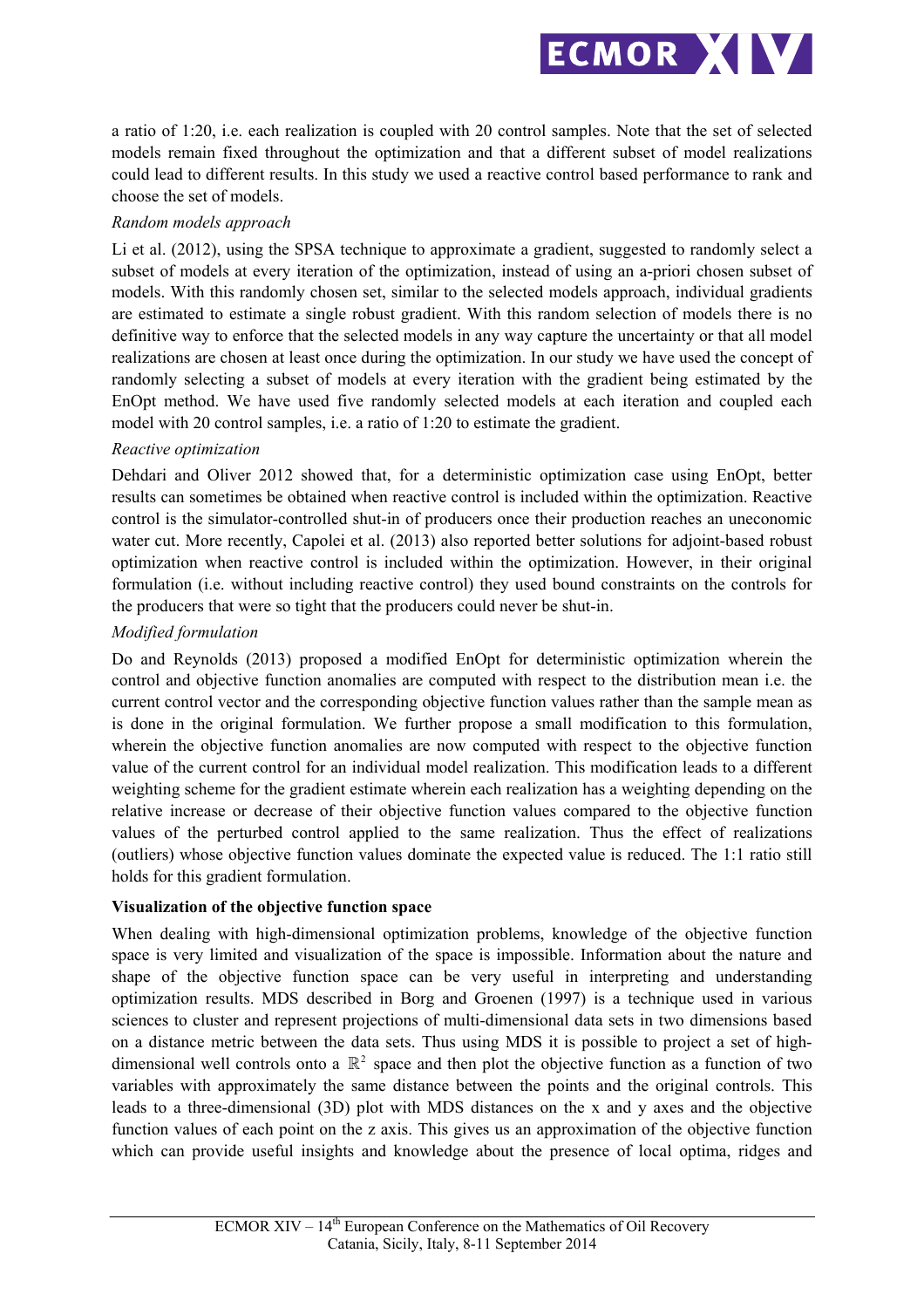

valleys, gradient quality etc. in the optimization search space. The MDS algorithm can be described by the following.

For a given set of variables,  $\{x_i\}_{i=1}^N$ , in a high dimensional space  $\chi$  with dim( $\chi$ ) >> *N* we can construct a distance matrix **S** where  $s_{ij} = ||x_i - x_j||_z$ . Then the MDS algorithm finds points,  $\{y_i\}_{i=1}^N$ , in  $\mathbb{R}^d$ , with *d*  $\leq N$ , that minimize  $|s_{ij} - k_{ij}|, i, j = 1, \dots, N$  where  $k_{ij}$  is the Euclidean distance between  $y_i$  and  $y_j$ . If **S** is positive definite, the points  ${y_i}_{i=1}^N$  can be found from a singular value decomposition of a squared twice-centred version of **S**. For the production optimization examples considered in this paper, we sample points (controls) from a Gaussian density with mean from the final iteration of the optimization and a covariance that is larger than the covariance used in the final iteration of the optimization algorithm. The objective function is then calculated for each of these controls and plotted against the MDS points in  $\mathbb{R}^2$ . This help us to approximate the shape and nature of the objective function in a neighbourhood (locally) around our optimized solution.

#### **Numerical example**

A 3D synthetic reservoir model was used to test the robust ensemble based multi-objective optimization methods. The life cycle of the reservoir covers a time span of 3600 days or 10 years. The objective function *J*, representing Net Present Value (NPV), is defined in the usual way as

$$
J = \sum_{k=1}^{K} \left( \frac{\left\{ \left[ \left( q_{o,k} \right) \cdot r_o - \left( q_{wp,k} \right) \cdot r_{wp} \right] - \left[ \left( q_{wi,k} \right) \cdot r_{wi} \right] \right\} \cdot \Delta t_k}{\left( 1 + b \right)^{t_{\tau}}} \right), \tag{1}
$$

where  $q_{o,k}$  is the oil production rate in bbl/day,  $q_{wp,k}$  is the water production rate in bbl/day,  $q_{wi,k}$  is the water injection rate in bbl/day,  $r_o$  is the price of oil produced in  $\delta/bbl$ ,  $r_{wp}$  is the price of water produced in  $\phi$ /bbl,  $r_{wi}$  is the price of water injected in  $\phi$ /bbl,  $\Delta t_k$  is the difference between consecutive time steps in days, *b* is the discount factor expressed as a fraction per year,  $t_k$  is the cumulative time in days corresponding to time step  $k$ , and  $\tau_i$  is the reference time for discounting (365 days). Following Van Essen et al. (2009), we have chosen two different objective functions, one which highlights the long-term or life-cycle performance of the field and the other to describe the short-term goals for the project. The long-term performance is represented by an undiscounted (0%) NPV, while the shortterm goals are accounted for using a highly discounted (25%) NPV.

The model, illustrated in Figure 1, was introduced in Van Essen et al. (2009) along with an ensemble of equi-probable geological scenarios, six of which are illustrated in Figure 2. The models represent a channelized depositional system in the form of discrete permeability fields modeled with  $60 \times 60 \times 7 = 25.200$  grid cells of which 18.553 cells are active. A detailed description of a standardized version of this "egg model" is given in Jansen et al. (2013). The uncertainty in the models is described by the different channel orientations and permeability fields of the models. The model is produced using eight peripheral water injection wells and four production wells which are completed in all seven layers. The reservoir and fluid properties used for all ensemble members are given in Table 1. No capillary pressures are included and the reservoir rock is assumed to be incompressible.

We use a commercial fully implicit black oil simulator (Eclipse, 2011) for the reservoir simulations in combination with (robust) EnOpt algorithms to compute the gradient of *J* with respect to the controls **u**. The gradient is used in a simple steepest ascent scheme, where we determine the step size with the aid of an inexact line search and the Arjimo conditions (Nocedal and Wright 2006). We use the switching approach for hierarchical multi-objective optimization with implementation details as described in Fonseca et al. (2014).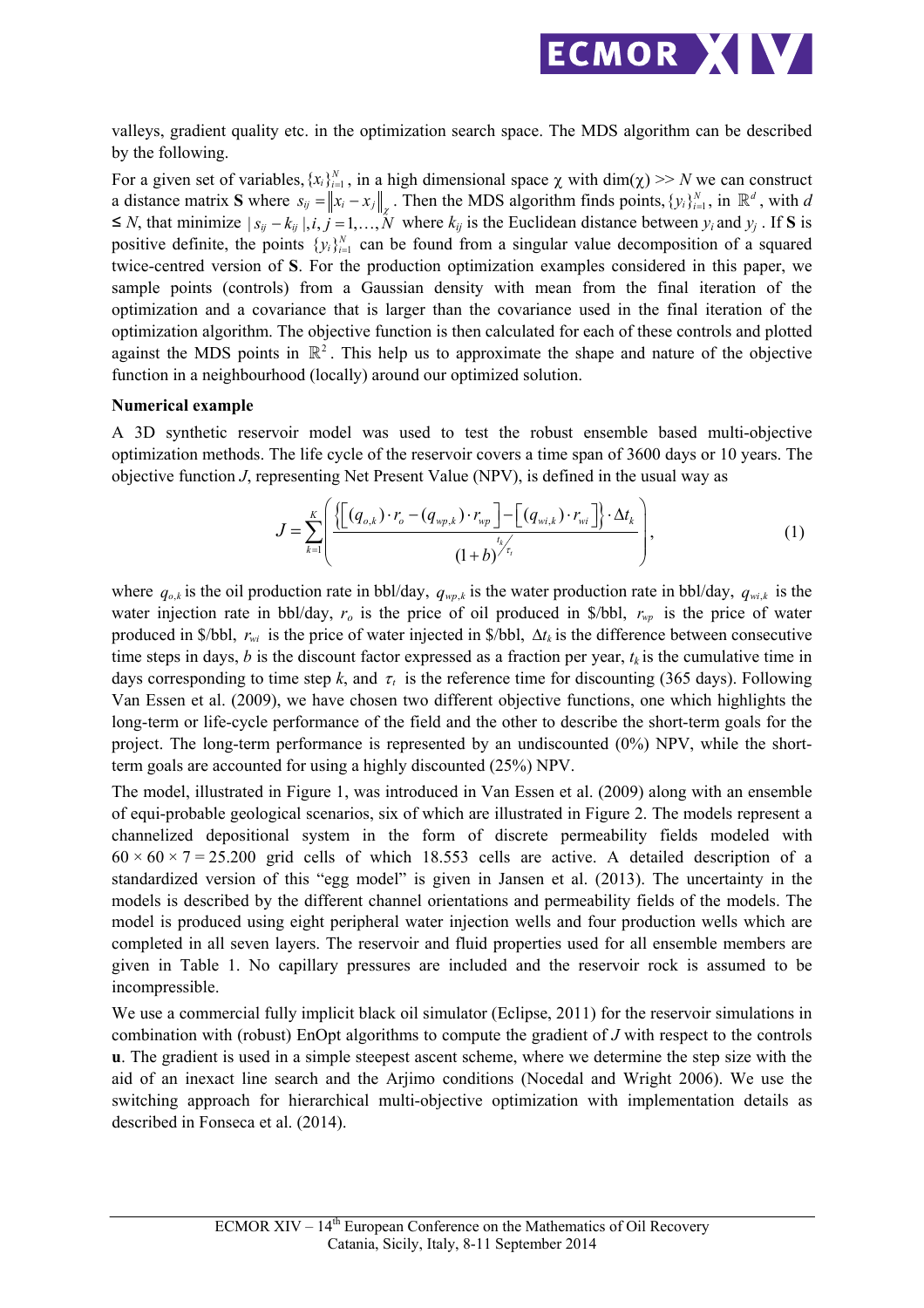



*Figure 1 Permeability field of one ensemble member used for robust optimization.*



*Figure 2 Illustration of 6 randomly chosen different geological members from an ensemble of 100 equi-probable models (first introduced in Van Essen et al 2009).*

## *Life-cycle optimization*

Water injection rates are the controls to be optimized with a maximum allowable injection rate per well fixed at 60 m<sup>3</sup>/day and a minimum rate of 0 m<sup>3</sup>/day. The producers are operated at a minimum bottom hole pressure of 385 bars without rate constraints. The producing life of the reservoir is divided into 40 optimization time intervals of 90 days each, and the control vector **u** has therefore  $N = 8 \times 40 = 320$  elements. An optimal life-cycle strategy of injection rates for the individual wells is obtained by optimizing the NPV as described in equation (1), with  $r_o = 126$  \$/m<sup>3</sup>,  $r_{wp} = 19$  \$/m<sup>3</sup>, and  $r_{wi}$  = 5 \$/m<sup>3</sup>. The discount rate *b* is set to 0. The initial strategy (starting point) of the life-cycle optimization is a control vector with maximum injection flow rates at all control times. Figure 3 illustrates the optimization process where the blue lines represent the evolution of the objective function values for the 100 different geological realizations during the iterations while the red line is the expected value of the ensemble. The optimized expected objective function value is approximately 42.4 million \$. Due to a lack of significant change in the objective function value the optimization process was terminated after approximately 70 iterations.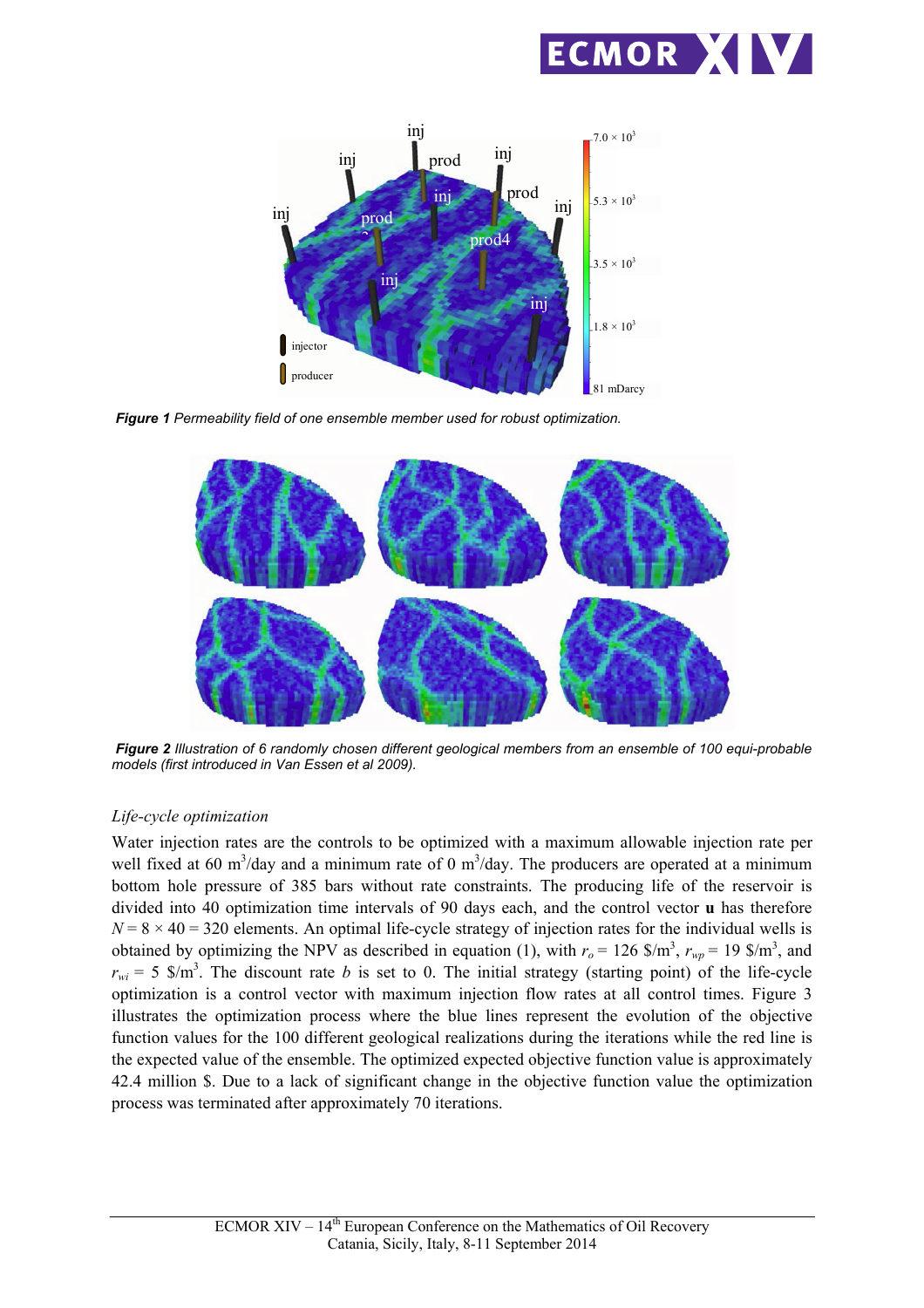

| Table 1 Reservoir and fluid properties (from Jansen et al. 2013) |                                        |                       |                 |
|------------------------------------------------------------------|----------------------------------------|-----------------------|-----------------|
| <b>Symbol</b>                                                    | <b>Variable</b>                        | <i>Value</i>          | <b>SI</b> units |
| $\boldsymbol{h}$                                                 | Grid-block height                      | $\overline{4}$        | m               |
| $\Delta x, \Delta y$                                             | Grid-block length/width                | 8                     | m               |
| $\phi$                                                           | Porosity                               | 0.2                   |                 |
| c <sub>o</sub>                                                   | Oil compressibility                    | $1.0 \times 10^{-10}$ | $Pa^{-1}$       |
| $c_w$                                                            | Water compressibility                  | $1.0 \times 10^{-10}$ | $Pa^{-1}$       |
| $\mu_{o}$                                                        | Oil dynamic viscosity                  | $5.0 \times 10^{-3}$  | Pa s            |
| $\mu_{w}$                                                        | Water dynamic viscosity                | $1.0 \times 10^{-3}$  | Pa s            |
| $\rho_o$                                                         | Oil Density                            | 900                   | $\text{kg/m}^3$ |
| $\rho_{\omega}$                                                  | <b>Water Density</b>                   | 1000                  | $\text{kg/m}^3$ |
| $k_{ro}^0$                                                       | End-point relative permeability, oil   | 0.8                   |                 |
| $k_{rw}^0$                                                       | End-point relative permeability, water | 0.75                  |                 |
| $n_{o}$                                                          | Corey exponent, oil                    | 4.0                   |                 |
| $n_w$                                                            | Corey exponent, water                  | 3.0                   |                 |
| $S_{or}$                                                         | Residual-oil saturation                | 0.1                   |                 |
| $S_{wc}$                                                         | Connate-water saturation               | 0.2                   |                 |
| $\widetilde{p}_R$                                                | Initial reservoir pressure (top layer) | $40 \times 10^6$      | Pa              |
| $S_{\rm w,0}$                                                    | Initial water saturation               | 0.1                   |                 |
| $r_{well}$                                                       | Well-bore radius                       | 0.1                   | m               |
| $\boldsymbol{T}$                                                 | Simulation time                        | 3600                  | d               |



*Figure 3 Objective function values during the optimization procedure for the original robust EnOpt formulation. Red: average value of the ensemble. Blue: individual ensemble members.*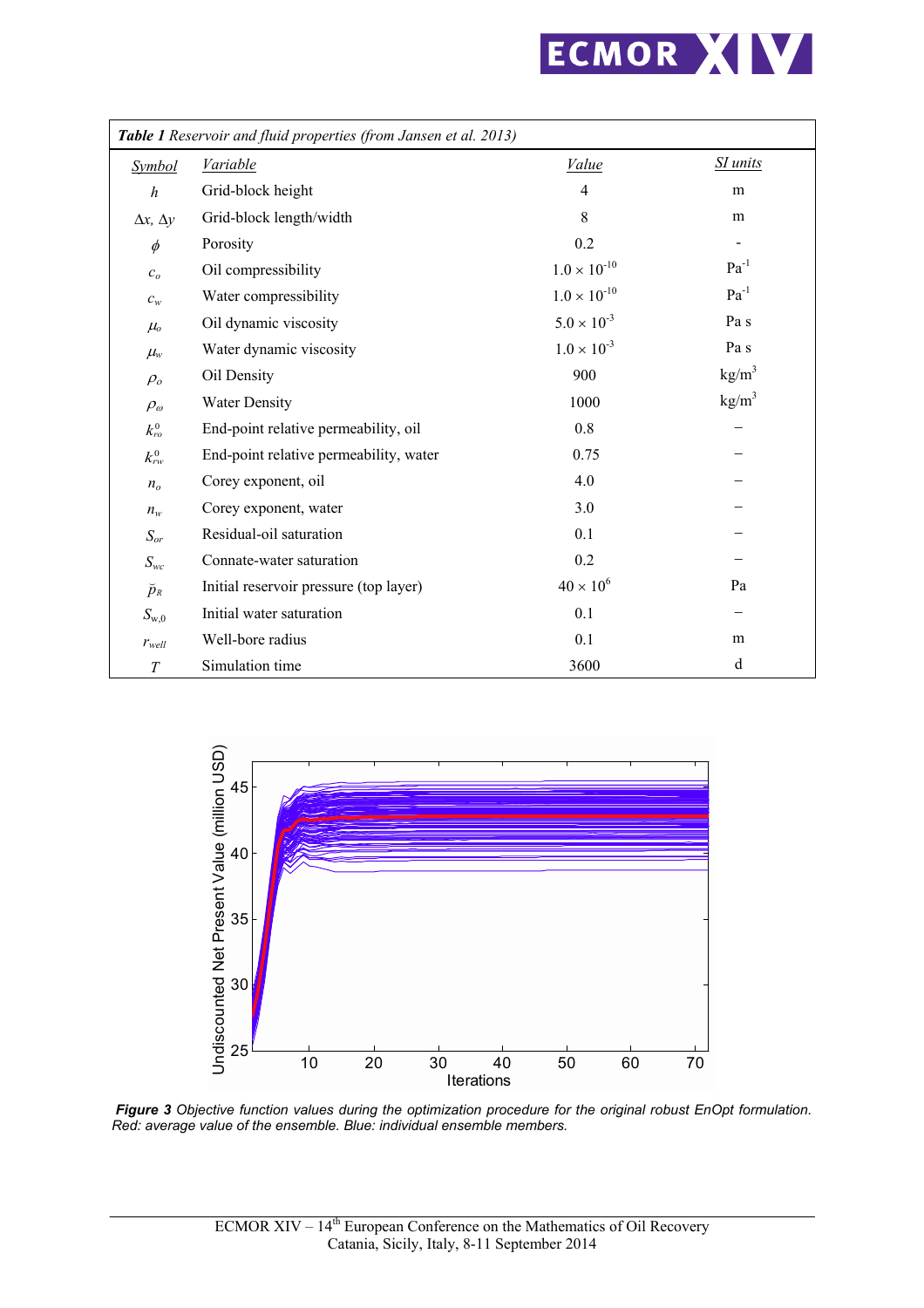

## *Objective function space*

To visually inspect the optimized solution we would need to plot its position in the objective function space, but visualization of such a high-dimensional space is impossible. Therefore, we apply MDS, as described in the theory section, to plot projections of the objective function space as illustrated in Figure 4. The blue dots are control samples created around the optimized solution (red dot) achieved by EnOpt. As can be seen from Figure 4, the optimized solution achieved by EnOpt (red dot) is probably stuck at a local optimum. Interestingly there are many other points (blue dots) which have achieved higher objective function values thus indicating the scope for further optimization. The difference between the highest and lowest expected objective function values of the blue dots is 3.4%, thus indicating the space is not flat. The plot also indicates the presence of ridges which could be utilized for multi-objective optimization. Note: to generate this plot we required 10,000 reservoir simulations.



*Figure 4 MDS plot of the mean objective function search space of the primary objective (undiscounted NPV). The red dot is the expected value of the optimized solution achieved in Figure 3.*

## *Comparison of different gradient formulations*

To find solutions that achieve higher objective function values than the one in Figure 4 we investigate the application of various robust gradient formulations discussed in the theory section. In addition, we apply a reactive control strategy, in which the producers are a shut-in when they reach an unprofitable water cut (87 % for the economic values in our example). Figure 5 depicts the objective function values obtained by applying the different formulations. We observe that the original formulation (1:1 ratio) achieves a solution inferior to the traditional reactive control approach. However, it should be noted that the optimization only influences injection rates, whereas the reactive control operates at the producers. The "random models approach" achieves the worst solutions for this example. The "selected model approach" leads to a solution which achieves an expected value 2.5% higher than the original formulation. The "reactive optimization approach" i.e. the ad-hoc procedure to incorporate reactive control in the optimization gives better solutions than reactive control alone. This is to be expected because now the starting point of the optimization is the reactive control solution itself, thus for a worst case scenario we would, with this method, always be at least equal to the reactive control solution. The modified robust formulation achieves the highest expected objective function value which is approximately 3.5% higher than the value for reactive control and 4.5% higher than the value for the original formulation. The modified gradient formulation, like the original formulation, uses the entire ensemble of geological realizations, i.e. it accounts for all the uncertainty available to estimate the robust gradient, unlike the selected models or random models approach.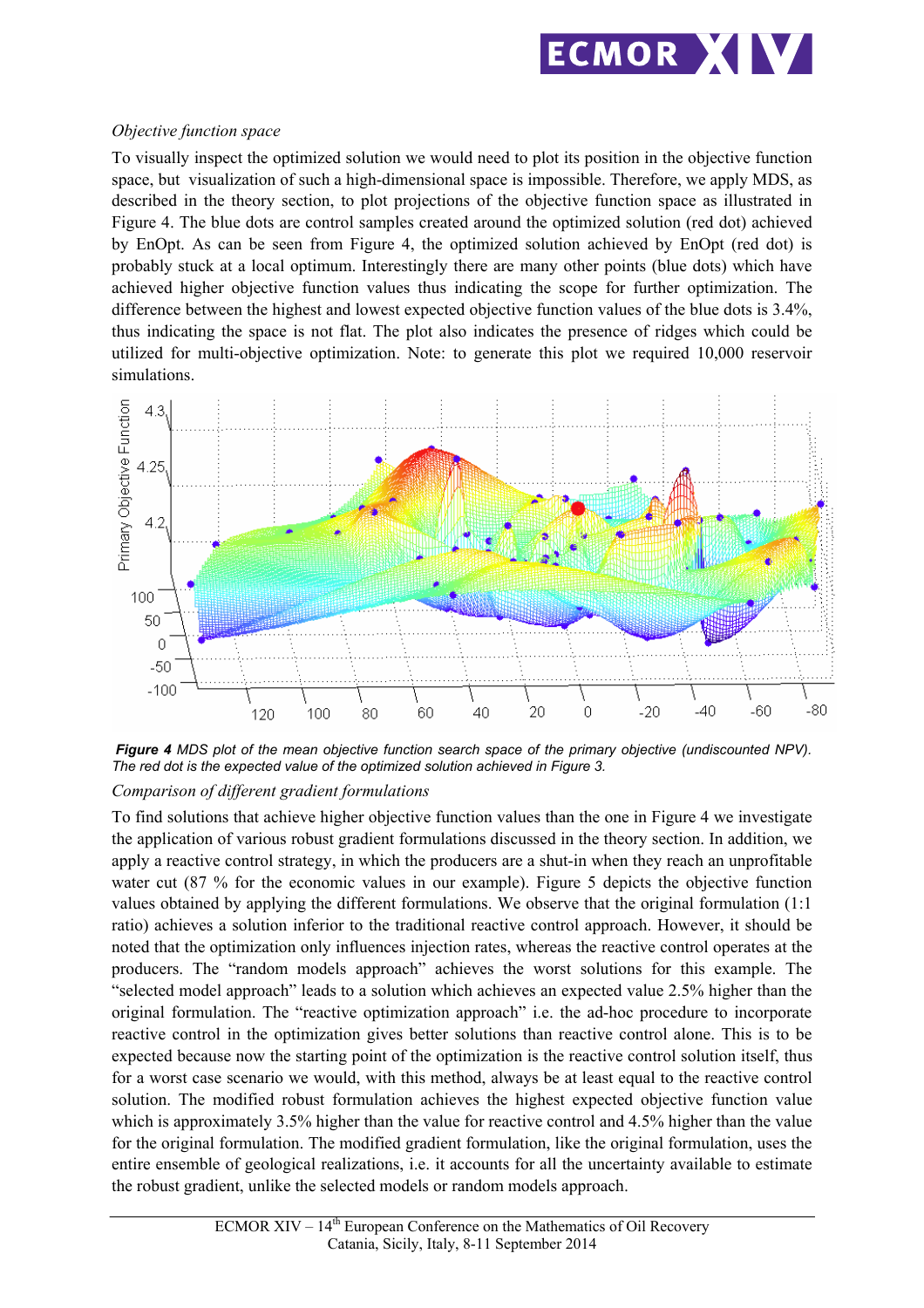



*Figure 5 Comparison of the optimized objective function values for different ensemble-based robust gradient formulations*



*Figure 6 Objective function values during the optimization procedure for various EnOpt formulations and for reactive control.*

#### *Objective function space for modified robust gradient formulation*

Figure 7 is an illustration of the nature of the objective function search space around the optimized solution (red dot) achieved by the modified robust formulation which obtained the best solution compared to other methods for this example. The biggest difference between Figures 4 and 7 is that in Figure 7 there is no solution with a higher value than the optimized solution (red dot). However, it also appears as if the presence of ridges is less than in Figure 4, although the optimized solution still appears to be connected to ridge stretching towards the left. Note that the difference between the minimum and maximum objective function values in Figure 7 is only 1%, which is much less than in Figure 4. For the generation of this plot we used 1000 points which is 10 times more than for Figure 4. It will require further research to establish a better understanding of the relationship between the smoothness of the projected objective function surface and the number of points used to generate it.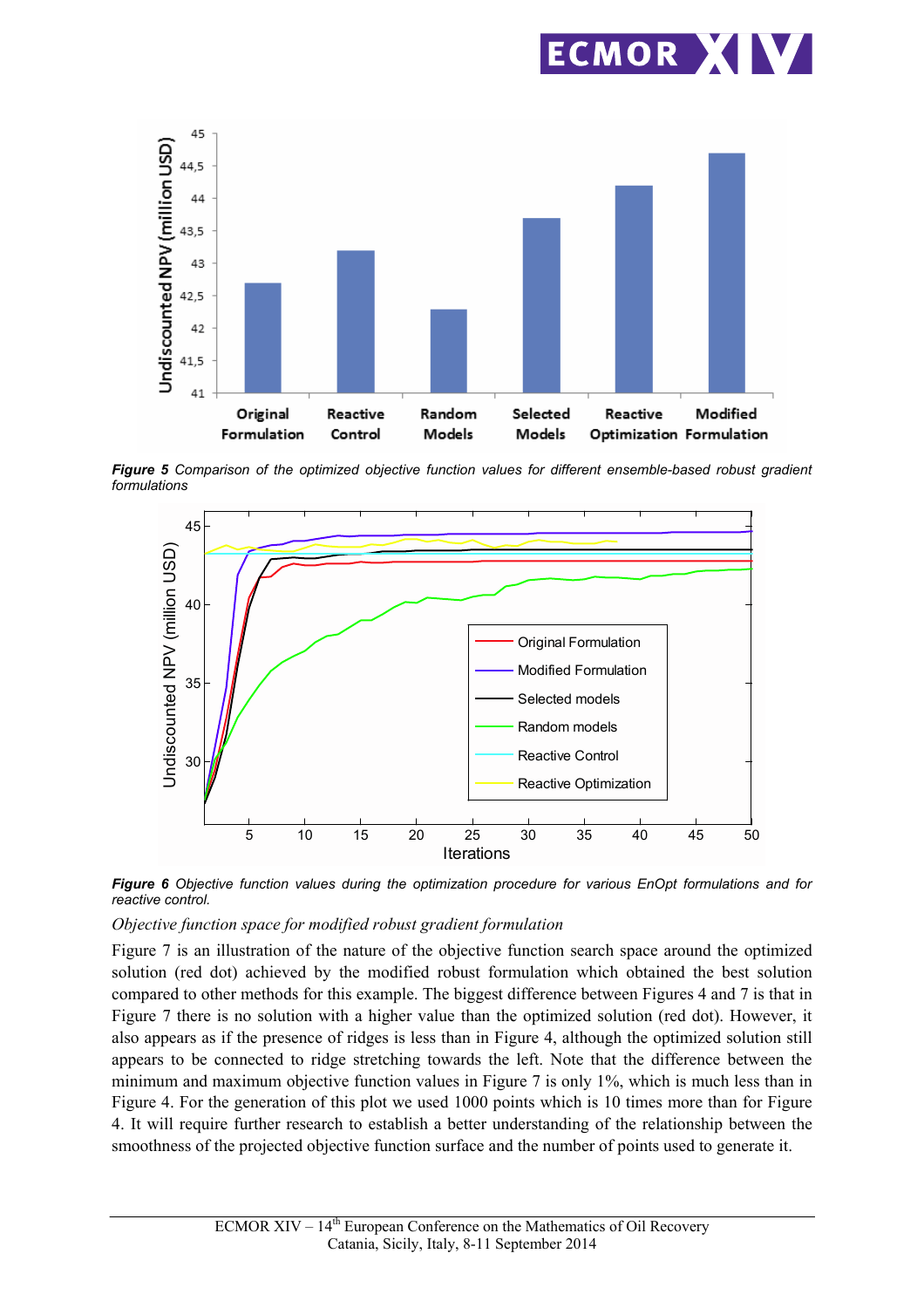



*Figure 7 Plot of the objective function space of the primary objective function around the optimized solution (red dot) achieved with the modified robust gradient formulation.*

#### *Hierarchical switching optimization*

The hierarchical switching optimization method is used to achieve multi-objective optimization under uncertainty as illustrated in Figure 8. We observe a mean increase of approximately 15.2% in the secondary objective function (highly discounted NPV) compared to a marginal allowable mean decrease of 0.5% in the primary objective function. The switching optimization begins from the optimized solution achieved by the modified robust gradient formulation for life-cycle optimization. The same modified formulation is also used for this hierarchical optimization. The results illustrates the use of ensemble-based multi-objective optimization under geological uncertainty to achieve results of practical importance. Note: we have terminated the optimization for the secondary objective function after 100 iterations which translates to 10,000 reservoir simulations for the gradient estimate and 10107 simulations for evaluation of the updated control set, i.e. a total of 20,107 reservoir simulations.

Figure 9 depicts a comparison of the mean cumulative cash flow over time for the optimized solutions achieved by the switching algorithm (blue), life-cycle optimization (green) and reactive control (red). It is observed that after 500 days the cumulative cash flow with life cycle optimization is approximately 10.3 million \$ compared to the control strategy obtained with switching optimization which achieves a cash flow of 15.7 million \$. This 52% increase of 5 million \$ over 500 days will enable the project to achieve the break-even point faster. Similar to the results obtained in Fonseca et al. (2014) the reactive control strategy gives the best short-term performance while the switching algorithm, although inferior to reactive control, leads to an improved short-term performance compared to the optimized life-cycle strategy.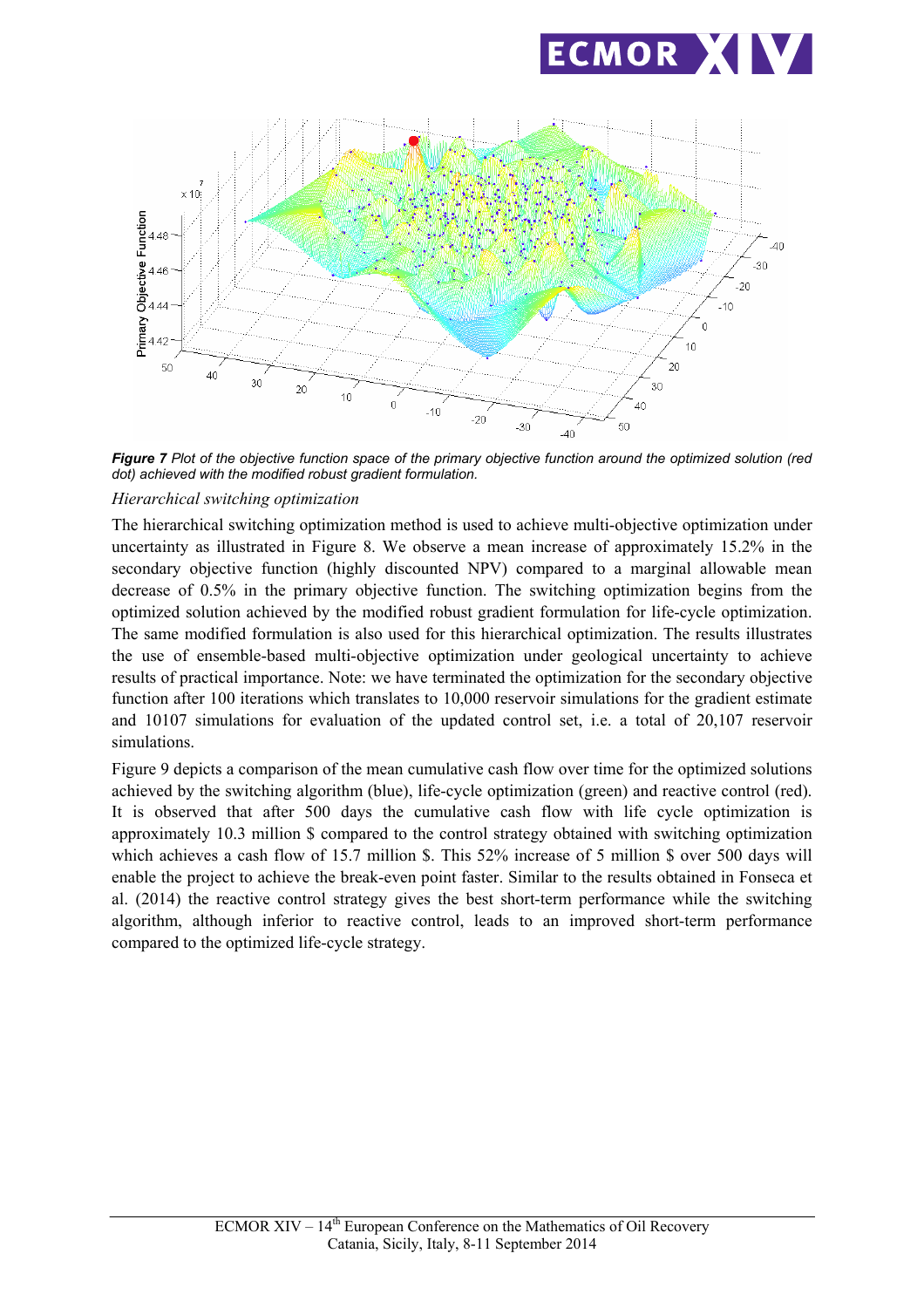



*Figure 8 Illustration of hierarchical switching optimization of the secondary objective function (red) and the corresponding decrease in the primary objective function (blue) starting from the optimized solution achieved with the modified robust formulation.* 



*Figure 9 Comparison of the mean cash flow over time for the entire ensemble of geological realization for the different optimization strategies.*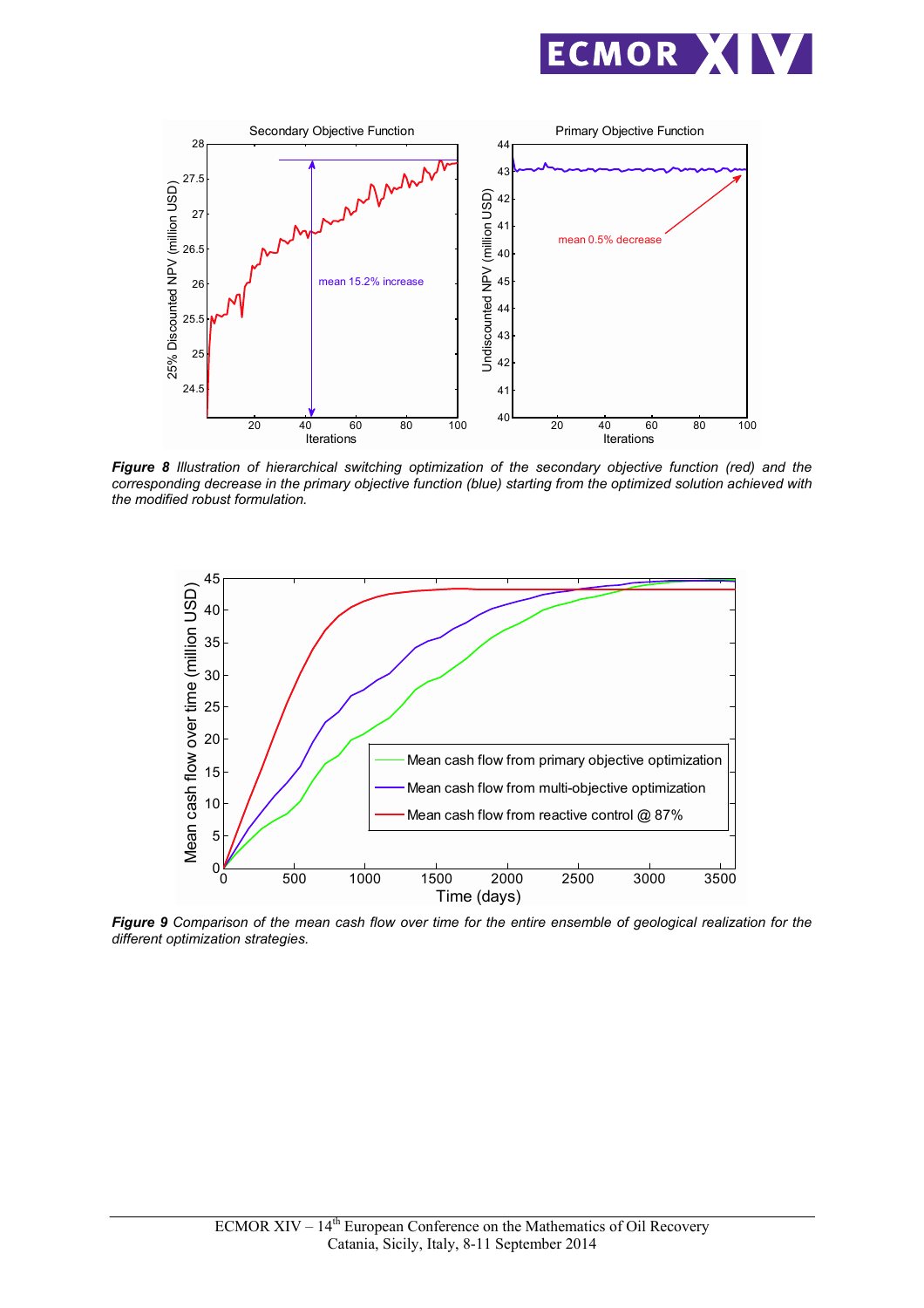

#### *Plotting the optimization path*

In Figure 10 we use MDS to track the path (indicated by arrows) of the multi-objective optimization results shown in Figure 8. We observe that we have reached a solution which is not close to the starting point of the optimization for only a minor decrease in the primary objective and a relatively significant increase in the secondary objective.



*Figure 10 A comparison of the optimization path for the two objectives, undiscounted NPV (left hand plot) shows a minor decrease in objective function and 25% discounted NPV (right hand plot) shows a significant increase in objective function.*

#### **Conclusions**

We investigated the use of various robust EnOpt formulations to perform hierarchical water flooding optimization, for various ratios of the control vector ensemble size to the geological ensemble size. Moreover, we introduced the use of MDS to approximately visualize (projections of) the objective function space. For the example considered in this paper we reach the following conclusions:

- An increase of 15.2% in the expected value of the secondary objective function was achieved with the hierarchical switching algorithm for a 0.5% decrease in the expected value of the primary objective function using a modified ensemble gradient formulation and a 1:1 ensemble ratio.
- $\bullet$  The modified formulation based on the 1:1 ensemble ratio is not only computationally attractive but also uses the entire ensemble of geological realizations i.e. captures all the uncertainty available.
- The optimized strategy obtained with the modified formulation achieved a 4.5% increase in the expected objection function value over the strategy obtained by the original formulation and a 3.5% increase over a reactive control strategy.
- The use of MDS provides a useful means to approximately visualize projections of the objective function space. However, it will require further research to establish a better understanding of the relationship between the smoothness of the projected objective function surface and the number of points used to generate it.
- The total number of reservoir simulations was around 20000, which indicates the potential to use the ensemble optimization method for robust multi-objective optimization of mediumsized reservoir models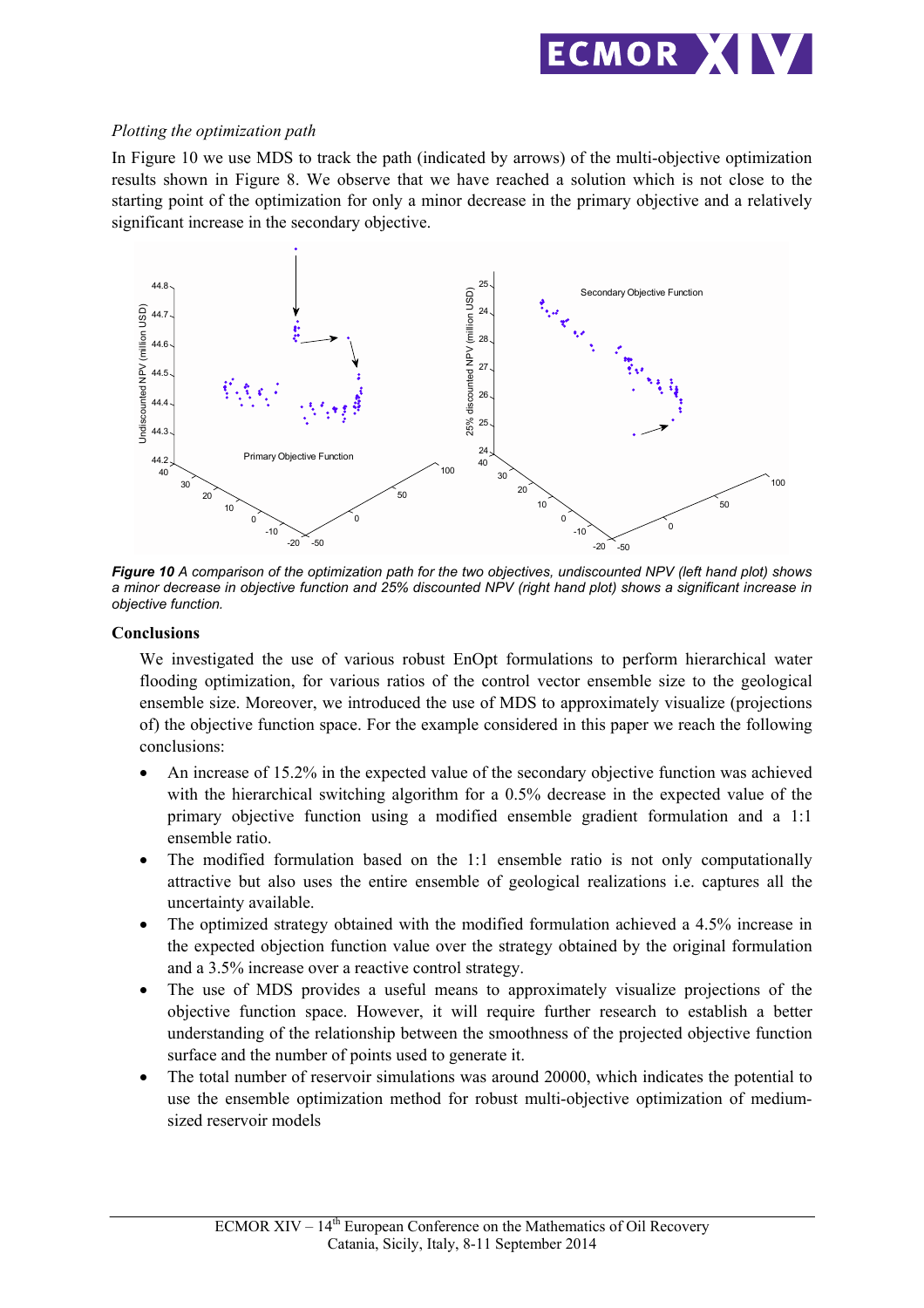

## **Acknowledgements**

This research was carried out within the context of the ISAPP Knowledge Centre. ISAPP (Integrated Systems Approach to Petroleum Production) is a joint project of TNO, Delft University of Technology, ENI, Statoil and Petrobras. The authors acknowledge Schlumberger for providing multiple academic Eclipse licenses for this work. The second author acknowledges financial support from all industry partners of the National IOR Center of Norway.

#### **References**

Awotunde, A.A., and Sibaweihi, N.[2012] Consideration of Voidage Replacement Ratio in Well Placement Optimization. Paper SPE 163354 presented at the SPE Kuwait International Petroleum Conference and Exhibition, Kuwait City, Kuwait, 10-12 December.

Borg, I. and Groenen. P. [1997] Modern multidimensional scaling: theory and applications. Springer. New York.

Brouwer, R. and Jansen, J.D. [2004] Dynamic Optimization of Water Flooding With Smart Wells Using Optimal Control Theory. *SPE Journal* **9**(4) 391-402.

Capolei, A., Suwartadi, E,. Foss, B, and Jørgensen**,** J.B**. [**2013] Waterflooding optimization in uncertain geological scenarios. *Computational Geosciences* **17**(6) 991-1013.

Chen, Y. 2008. Efficient Ensemble based Reservoir Management. PhD Thesis, University of Oklahoma, USA.

Chen, Y. and Oliver, D.S. [2010] Ensemble-Based Closed-Loop Optimization Applied to Brugge Field. *SPE Reservoir Evaluation and Engineering* **13**(1) 56-71.

Chen, C., Li, G. and Reynolds, A. [2012] Robust Constrained Optimization of Short- and Long-Term Net Present Value for Closed-Loop Reservoir Management. *SPE Journal* **17**(3) 849-864.

Chen, Y., Oliver, D.S. and Zhang, D. [2009] Efficient Ensemble-Based Closed-Loop Production Optimization. *SPE Journal* **14**(4) 634-645.

Dehdari, V. and Oliver, D.S. [2012] Sequential Quadratic Programming for Solving Constrained Production Optimization--Case Study From Brugge Field. *SPE Journal* **17**(3) 874-884.

Do, S.T. and Reynolds, A.C. [2013] Theoretical connections between optimization algorithms based on an approximate gradient. *Computational Geosciences* **17** (6) 959-973.

Eclipse [2011] http://www.slb.com/services/software/reseng/eclipse.

Fonseca, R.M., Leeuwenburgh, O. Van den Hof, P.M.J. and Jansen, J.D. [2014] Ensemble-based hierarchical multi-objective production optimization of smart wells. *Computational Geosciences.* Published on-line. DOI: 10.1007/s10596-013-9399-2.

Jansen, J.D. [2011] Adjoint-based optimization of multi-phase flow through porous media – A review. *Computers and Fluids* **46**(1) 40-51.

Jansen, J.D., Fonseca, R.M., Kahrobaei, S.S., Siraj, M.M., van Essen, G.M. and Van den Hof, P.M.J. [2013] The "Egg Model". Research note and data set Delft University of Technology, The Netherlands. http://repository.tudelft.nl/view/ir/uuid:1b85ee17-3e58-4fa4-be79-8328945a4491/ (report); http://data.3tu.nl/repository/uuid:916c86cd-3558-4672-829a-105c62985ab2 (data).

Li, L., Jafarpour, B. and Mohammad-Khaninezhad, M.R. [2012] A simultaneous perturbation stochastic approximation algorithm for coupled well placement and control optimization under geologic uncertainty. *Computational Geosciences* **17**(1) 167-188.

Lorentzen, R.J., Berg, A., Naevdal, G. and Vefring, E.H. [2006] A New Approach for Dynamic Optimization of Waterflooding Problems. Paper SPE-99690-MS presented at the Intelligent Energy Conference and Exhibition, Amsterdam, The Netherlands, 11-13 April 2006.

Nocedal, J. and Wright, S.J. [2006] *Numerical optimzation 2nd ed*. Springer, New York.